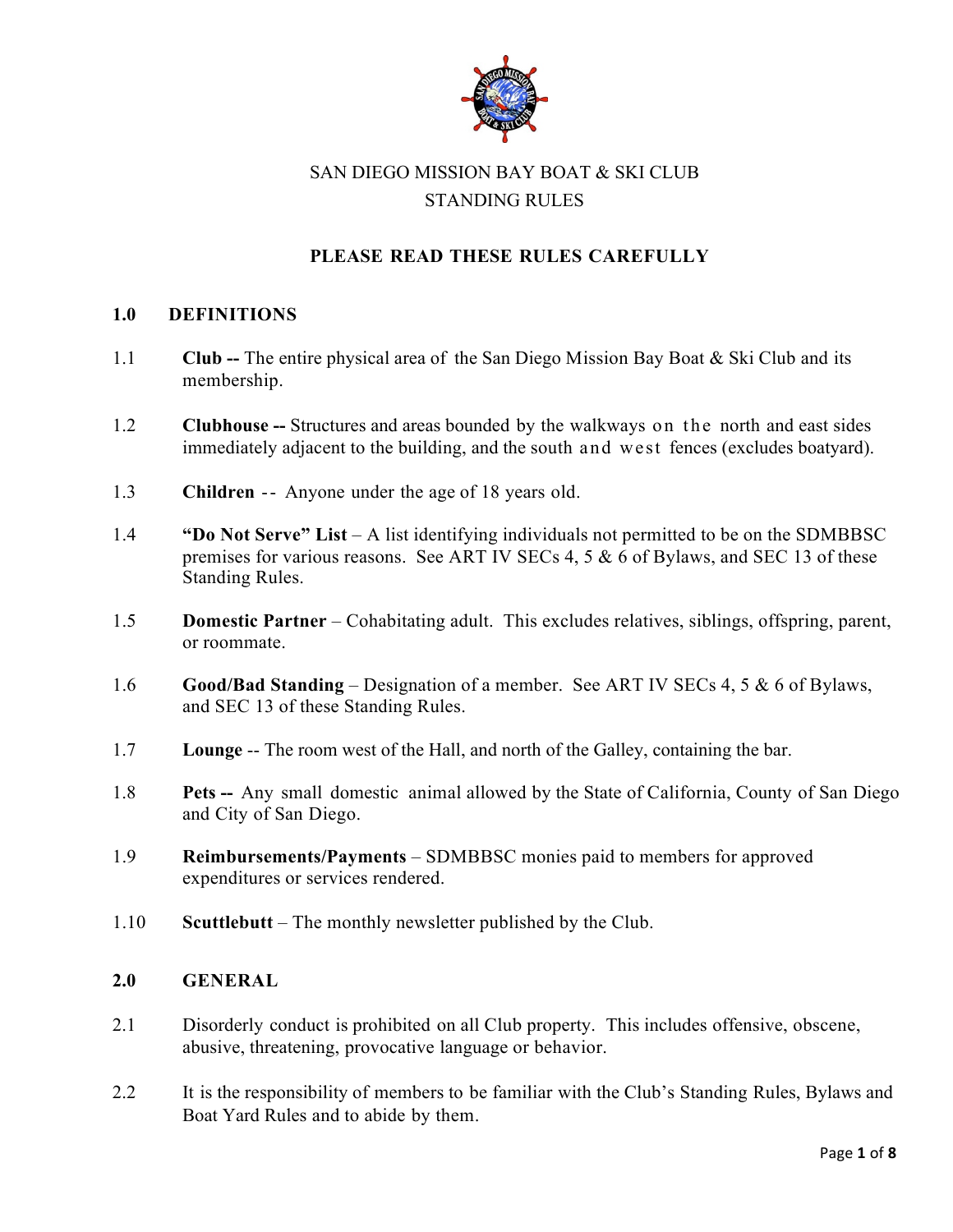- 2.3 Any instance of disorderly conduct shall be brought to the attention of an officer or Board Member for proper response.
- 2.4 Members are responsible for and must be present with their guests and their children. Nonmembers must be signed in as guests by a member. No one can sign for a member who has been read out in bad standing or expelled.
- 2.5 Members are responsible for the conduct of their dependents and their guests while on the Club premises. Unbecoming conduct by members and/or their guests shall be cause for disciplinary action by the Board. Members also are responsible for any damages or loss caused by their dependents and guests and for the observance of all Club rules.
- 2.6 All members are required to report any suspicious activities including vandalism, theft, and unlawful acts to an officer or Board Member for proper response.
- 2.7 SDMBBSC is not responsible for any personal items left on the property by members or non-members.
- 2.8 Political Activities. The Club shall not promote, endorse, or campaign for the nomination or election of any individual to any public office, be it partisan or nonpartisan. The Club may be used as a forum for open public debate.
- 2.9 Requests for reimbursements or payments from the SDMBBSC must be made in writing along with receipts and/or invoices. Expenditures and payments exceeding \$350 must be preapproved by the BOD excluding emergency services required to maintain operations. Incidentals may be reimbursed directly at the bar.

## **3.0 ALCOHOL**

- 3.1 The Clubhouse will be the definition used for the purposes of the Alcohol Beverage Control (ABC) Commission rules. No alcohol may be brought into the Clubhouse area that has not been purchased at the Clubhouse with the exception of City of San Diego approval and ABC compliance. All permits shall be held at the Clubhouse during such events. Permit records are to be kept for a period of seven years.
- 3.2 Only members in good standing and their guests are to be served. Members on the "Do Not Serve" list may not be served under any circumstances and may not participate in Club events or activities.
- 3.3 Underage consumption of alcohol is not permitted anywhere on Club premises and will be strictly enforced.

#### **4.0 PETS**

4.1 Only SDMBBSC members may bring a maximum of three (3) pets on the premises. Dogs, cats and other domestic animals must be in good health. Pet owners must abide by San Diego County and City of San Diego regulations for animals.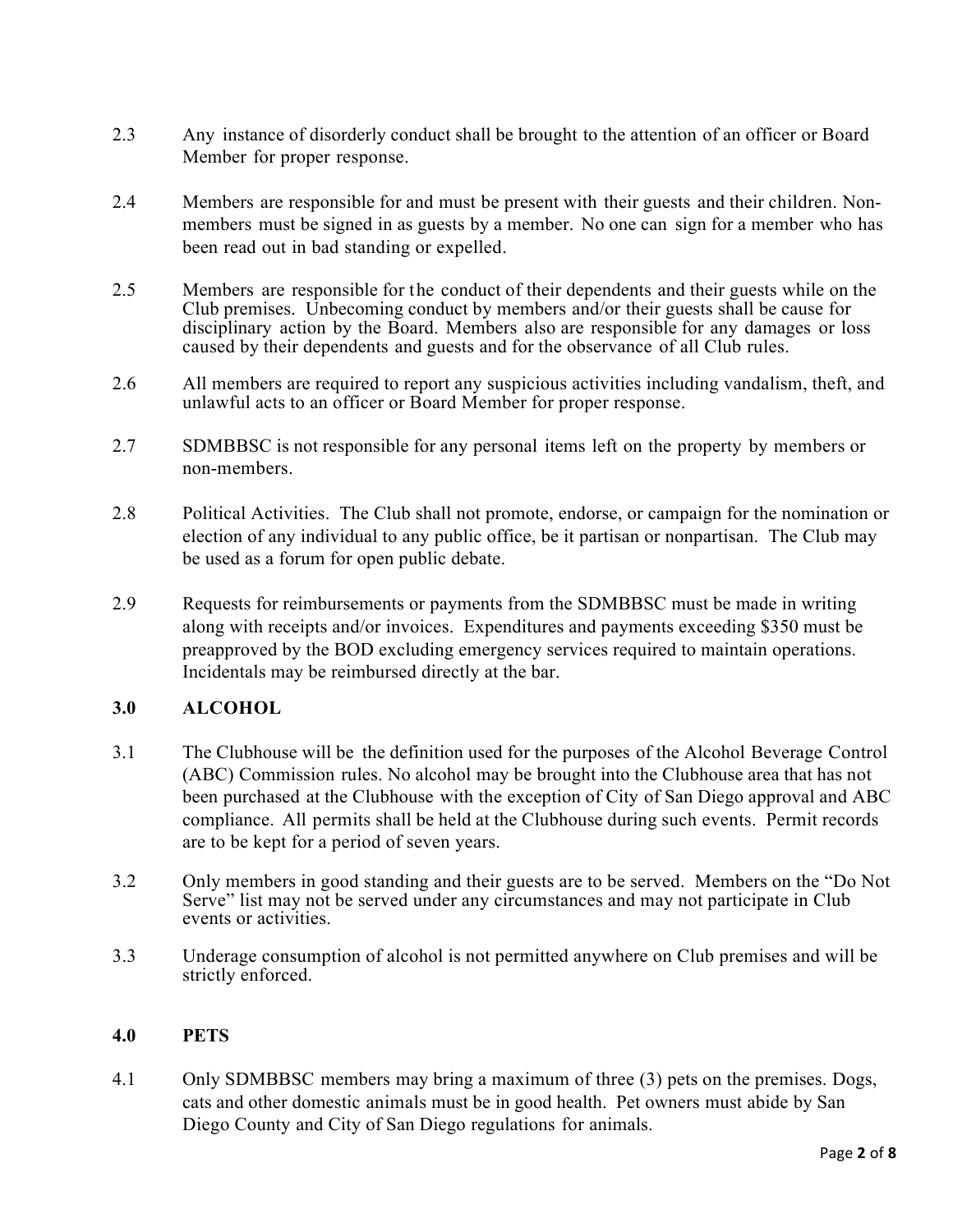- 4.2 Animals are to be kept on a leash or caged. With the exception of special events, dogs are allowed off leash between dawn and dusk provided the member is directly supervising the animal(s).
- 4.3 Pets are not allowed in the interior Clubhouse with the exception of those approved by the State of California and San Diego County for the disabled. Pets are not allowed on the patio when food is being prepared and served from the patio, or during other special events as designated by the Board of Directors.
- 4.4 Pet owners are responsible for cleanup after any pet they bring to the club. Pet owners will be responsible for any damage, repairs, maintenance or legal fees that are a direct result of actions by the owners' pets. SDMBBSC reserves the right for additional compensation for damages, fines, assessments and legal fees. Pet owners shall not hold the SDMBBSC responsible for the health of their pets or actions by their pet or other pets brought to the club. Members who bring their pets to the Club are responsible for canvassing entire lawn prior to departing and cleanup any fecal material encountered, regardless of whether the Member believes their pet was responsible for the material.
- 4.5 If Board of Directors receive two complaints of pet misconduct, then that pet will be banned from the Club for 60 days. Repeat offenses will result in pet owner not being allowed to bring any pet to the Club.

### **5.0 CHILDREN**

5.1 Children may not be at the club without adult supervision.

## **6.0 VISITORS & VENDORS**

6.1 Whenever a boat or other possession is advertised for sale, a club member must be present when the prospective buyer arrives. A member must accompany workers employed by members at all times.

## **7.0 SECURITY**

7.1 Club members are responsible for opening and closing the main gate when entering and leaving the SDMBBSC during Clubhouse non-business hours. The bartender is responsible for opening the gate during posted Clubhouse business hours. The front gate will be closed by the bartender as he or she leaves.

## **8.0 ROSE CREEK DOCKS & LAUNCH RAMP**

8.1 The Docks may be used by members to launch non-motorized personal watercraft at high tide. Use of Docks or ramp are at the member's own risk.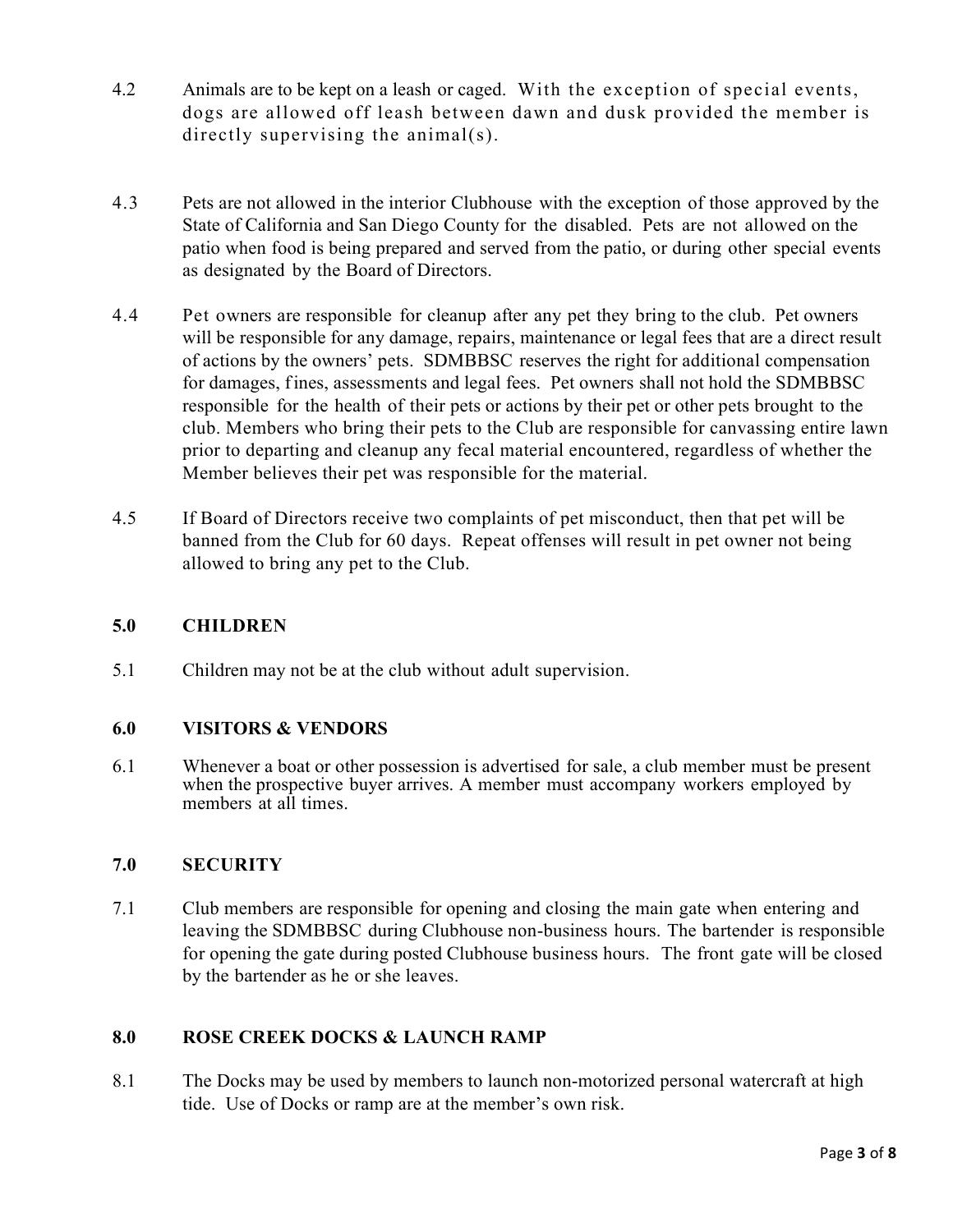- 8.2 The Boat Launch Ramp shall remain blocked to prevent motor-powered vessels or sailboats from launching. Outriggers, Kayaks, and other non-motorized personal watercraft are allowed to use the ramp at member's own risk at high tide.
- 8.3 The club is not responsible for physical injury, health and hazards to members, guests, family, workers and or pets due to the condition o f Rose Creek.

#### **9.0 GALLEY**

- 9.1 The rules and regulations for the galley shall be posted.
- 9.2 The member hosting or sponsoring a private event or private party is responsible for all cleanup and must return the kitchen and facilities to their original condition. The hosting or sponsoring member shall also be responsible for the repair of all damage which may occur during a private event or private party.

## **10.0 VEHICLE PARKING**

- 10.1 No vehicle parking in excess of 72 hours is allowed.
- 10.2 Vehicles must not exceed 5 miles per hour on the club grounds. All boats and vehicles must be parked in the assigned areas as applicable.
- 10.3 Vehicle parking is first come first serve with the exception of pre-designated assigned parking.
- 10.4 Any parked vehicle at the club must be in running order, licensed and able to move under its own power.
- 10.5 Disabled parking is allowed in designated spaces and, in addition, any unoccupied assigned parking spaces.

## **11.0 OVERNIGHT CAMPING**

- 11.1 Camping rate is as set by Board of Directors.
- 11.2. All Campers must check in with the Bartender prior to setting up camp and pay applicable fees.
- 11.3 Camping duration shall not exceed 4 consecutive nights without City approval.
- 11.4 Under no circumstance can effluent or wastewater be discharged into the creek or on club grounds. Owners will be assessed all fees, fines and penalties imposed by US Government, California State Government, San Diego County and City of San Diego. SDMBBSC will not be held accountable for actions of this nature. The Board of Directors may impose additional fines or fees, including any legal fees incurred--this is in addition to any Government fee, penalties and or fines.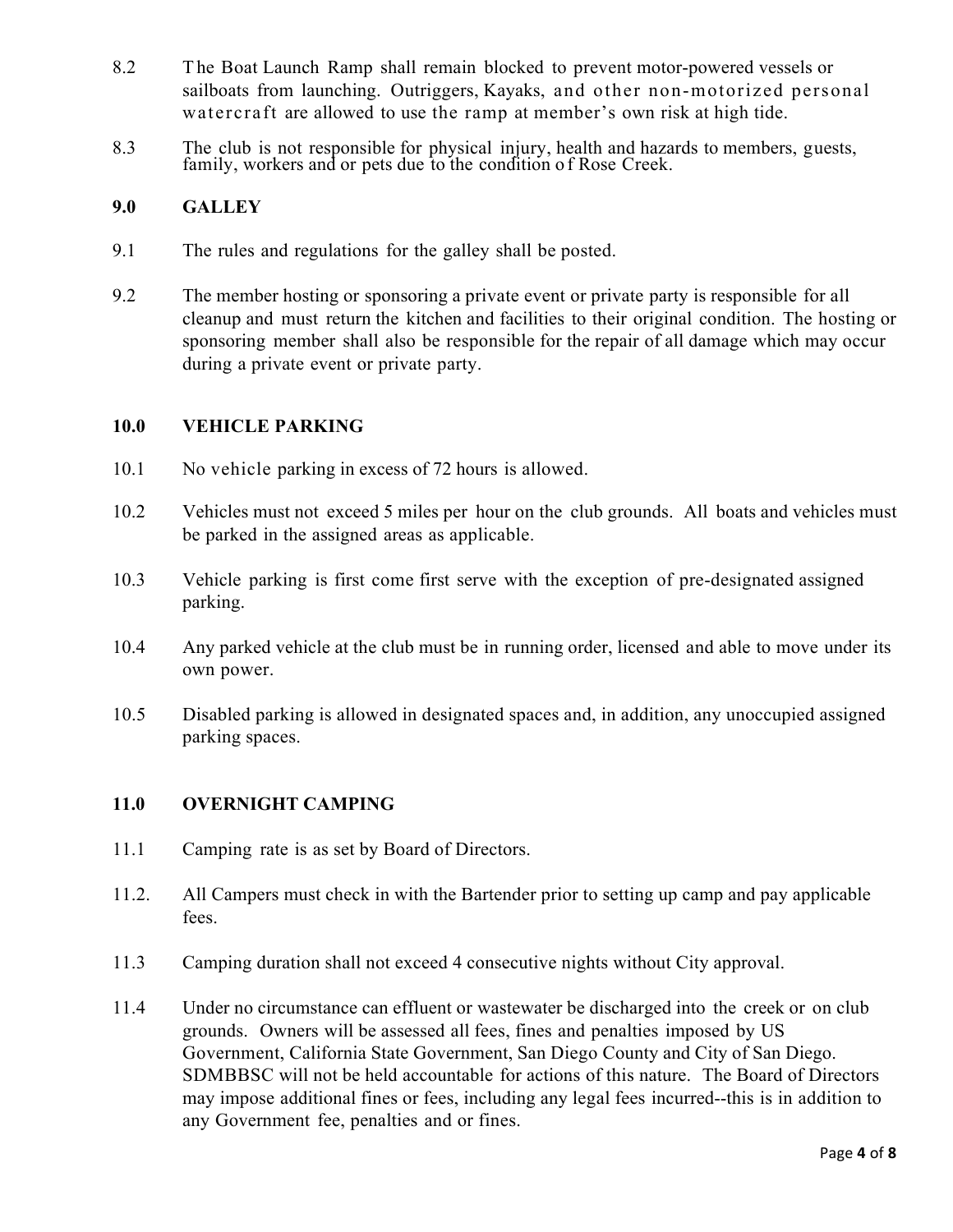11.5 A copy of these rules will be made available to every camper planning to stay overnight.

### **12.0 BOAT STORAGE & HOUSEKEEPING**

- 12.1 All boat owners with approved storage are responsible to keep his or her property in a clean, operable, and safe condition.
- 12.2 Remove weeds and trash around boats regularly. Areas around boat and fence are to be maintained by member. Remove all debris including boat parts, gas and oil cans, and litter.
- 12.3 Abandoned vehicles, trailers, boats, jet skis, etc. are not permitted on property. All boats and personal watercrafts must have a current boat registration numbers (CF# or USCG Registration) sticker displayed. Boats andtrailers are to havecurrent registration and license plates, as mandated by the State ordinances. No boats, cars, trailer, etc. may be stored on blocks. Proof of current Insurance and DMV registration is also required. Vessel and trailer registration stickers must be current on any stored trailer or boat. If a vehicle or trailer does not have properly inflated tires, or a current tag, or has other deficiencies that render it inoperable, it is considered derelict. The storage of derelict vehicles and equipment is prohibited. Vehicle owner shall bring boat, trailer or equipment back to working order unless a waiver is granted by the Board of Directors. After 60 calendar days the equipment, trailer, vehicle or boat will be discarded or towed at owner's expense.
- 12.4 Commercial vehicles of any kind are prohibited from being stored in club areas.
- 12.5 All Boat Storage Agreements must be current. Boat Storage is limited to Flag Members and designated Associate Club groups only. If space allows, Members shall have a maximum 14 day grace period for each additional boat, with prior approval of the Boat Yard Chairman. Storage beyond the grace period will be billed at the designated rate.
- 12.6 No Fueling or repairing boats on premises.
- 12.7 No painting of boats on premises. Worn Tie-downs and tarps are to be replaced.
- 12.8 No canopies or new sheds are to be moved into the boat yard spaces. Storage lockers are acceptable and are not to exceed  $4'(H) \times 6'(L) \times 3'(W)$ . Member name and membership number shall be listed on the storage locker.
- 12.9 Storage of any flammable or hazardous material is prohibited. No liquids of any type may be stored.
- 12.10 New member overnight boat storage is allowed with approval of the Boat Yard Chairman. They must have the proper paperwork, pay all fees and be a member of the Club.
- 12.11 Wash down boats on the boat ramp. Avoid washing gravel and debris into Rose Creek.
- 12.12 Always bag fish waste before disposing in dumpster.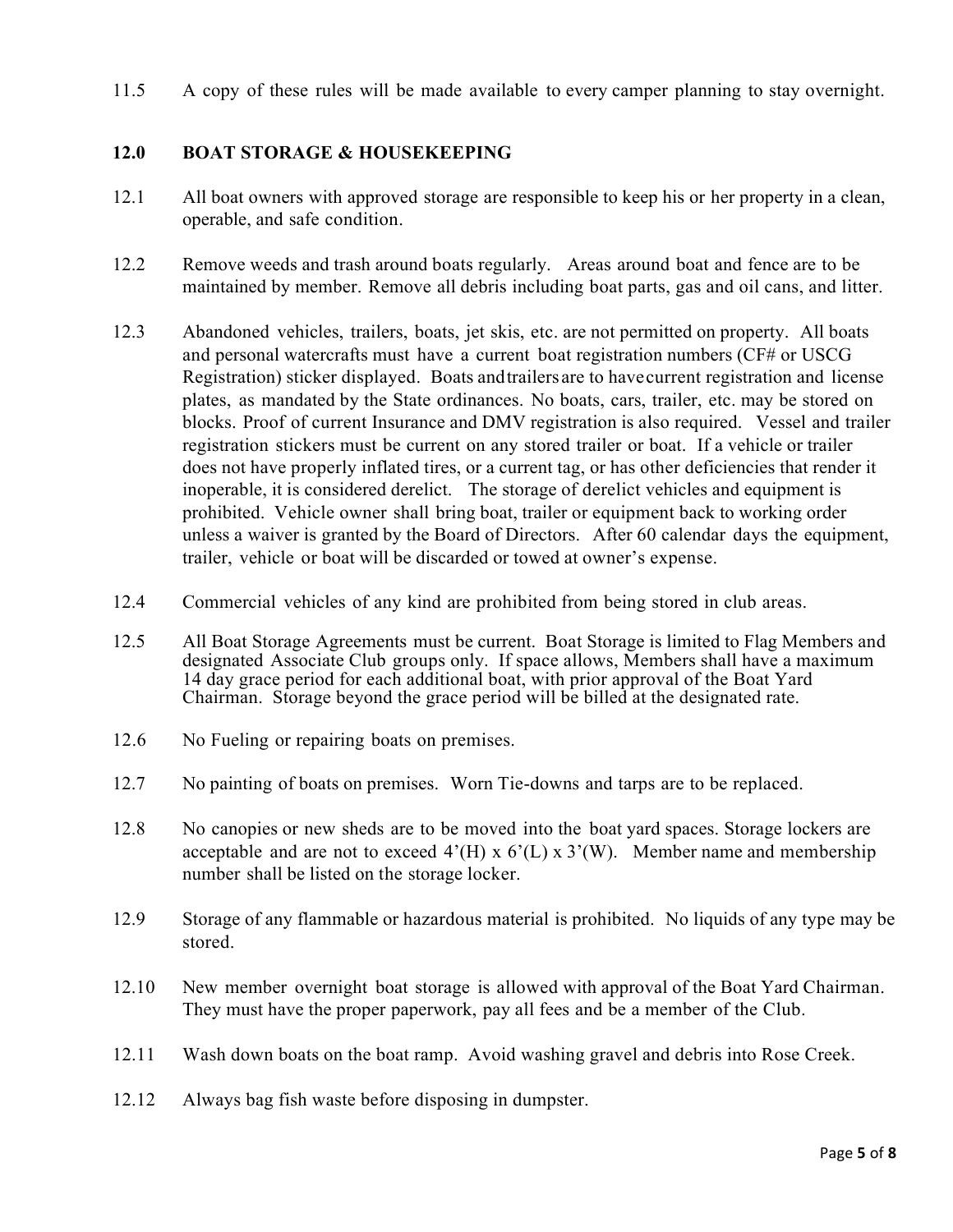- 12.13 Do not use boatyard electric power continuously—such as charging batteries.
- 12.14 Shut water off and coil hoses neatly when finished using.
- 12.15 Shut off propane when finished using BBQ grills. Do not leave any utensils or trash around BBQs.
- 12.16 Refer to Boatyard Rules and Boat Dry Storage Rental Agreement for additional information.

## **13.0 LOUNGE**

- 13.1 Smoking is prohibited indoors and within 25 feet of all entrances per California State Law. No Pets are allowed in the Lounge with the exceptions allowed by the State of California, County of San Diego and City of San Diego for the disabled.
- 13.2 Children without adult supervision are prohibited from the Lounge. No Children are allowed after 9:00PM. The exceptions include special events that have City of San Diego approval or authorization.
- 13.3 No one under 21 years of age can sit at the bar (including bar games) at any time.
- 13.4 Alcohol not purchased in the Lounge is not allowed in the Clubhouse, patio, or lawn area. The exceptions include special permits that have City of San Diego approval or authorization. Appropriate corkage fees will apply.
- 13.5 Bartender may request I.D. Must be 21 years of age to purchase and consume alcohol.
- 13.6 Lewd, violent or obscene conduct is not allowed. Bartender is required to terminate service to individuals who violate this rule. Instances of unacceptable behavior shall be reported to the Board of Directors.
- 13.7 Members may not go behind the bar without permission of the bartender-on-duty only.
- 13.8 Clubhouse hours are to be posted at all times. The Club may close early at the discretion of the bartender-on-duty.
- 13.9 The Bar Chairperson, Bar Manager, or Bartender has the right to remove a member from the Lounge when the individual is considered unruly or belligerent. The Bar Chairperson, Bar Manager, or Bartender must refer that member to an officer or to the Board of Directors for proper response or disciplinary action as deemed appropriate.
- 13.10 Members with accounts more than 60 days past due (bad standing) shall not be served food or drink until all monies owed the Club are paid in full.
- 13.11 A copy of these Standing Rules and the Bylaws shall be posted in the Lounge.

## **14.0 ASSOCIATE CLUBS**

14.1 General - Each Associate Club (AC) must be incorporated as a 501(c)3 and maintain a minimum of three (3) Flag Memberships in Good Standing.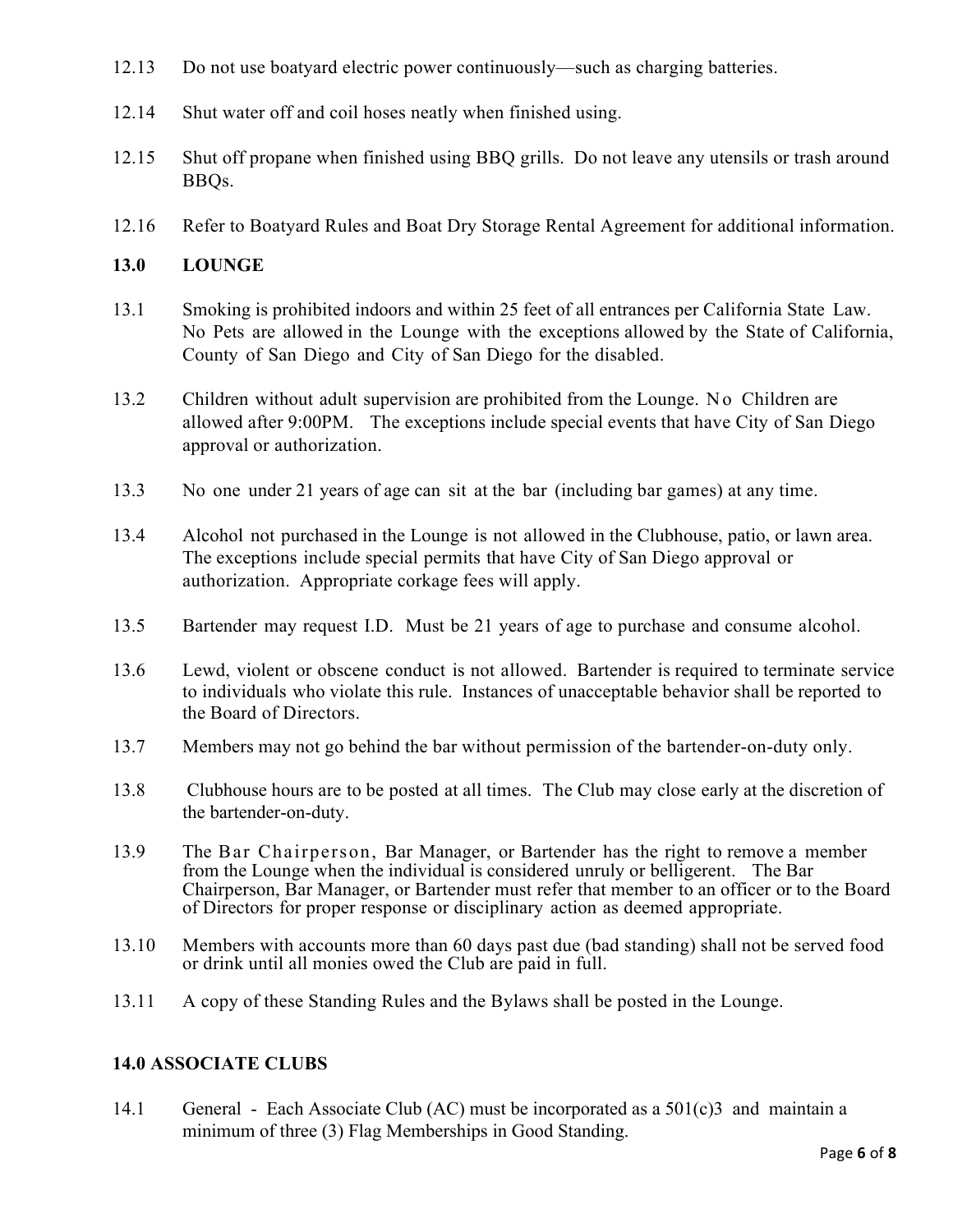- 14.2 Associate Club will appoint a primary board liaison for each Associate Clubs and review all Associate Membership applications for eligibility prior to submission to the Club Membership Chairperson for review.
- 14.3 All Associate Members must proactively participate with their Associate Club to maintain Good Standing. Associate Members who fail to meet this requirement will be classified as a Member in bad standing and placed on the "Do Not Serve" list. See ART IV SECs 4, 5 & 6 of Bylaws.

## 14.4 **Associate Clubs:**

#### 14.41 **Convair Waterski Club (CWC) -**- www.sdwaterski.org

- 14.411 Mission: To promote the sports of water-skiing and wake-boarding, to provide our members with the opportunity to ski and board year-round, to promote San Diego as a recreational center, and provide support to charitable organizations such as Blind Ski Program.
- 14.412 Equipment & Storage (owned & maintained by CWC): ski boats each in its own space; storage shed; and shed contents.
- 14.42 **Ikuna Koa Outrigger Canoe Club (IKOCC)** -- www,ikunakoaoutriggercanoeclub.com
- 14.421 Mission: To provide our members with education and skill in paddling and a sense of the ancient cultural traditions and aloha spirit which embodies the sport of Hawaiian Outrigger Canoe Racing, to practice with respect and care for out waterways, to expose as many people as possible to the sport, to encourage our ohana (family) to grow—from recreational paddlers to serious racers, to give back to the community by sharing the team building principals of outrigger with corporations and charitable organizations, and to represent San Diego in a positive welcoming manner.
- 14.422 Equipment (owned & approved maintenance paid for by SDMBBSC): two OC-6 canoes known as "Calvin" and "Halani"; and one 5-canoe trailer CA license 1AG3810.
- 14.423 Equipment & Storage (owned & maintained by IKOCC): OC-6 canoes except for those stated in 14.422; two sheds; shed contents (paddles, PFDs, pop-ups, fund raising equipment, cultural items, etc.); Shack-Out-Back; shack contents (OC-1s & other exercise equipment); paddling simulator; and board-approved storage area for boat and trailer parking.
- 14.43 **Golden State Flycasters** -- www.goldenstateflycasters.org
- 14.431 Mission: Supporting the conservation and restoration of fisheries, and providing education in the sport and art of fly fishing.